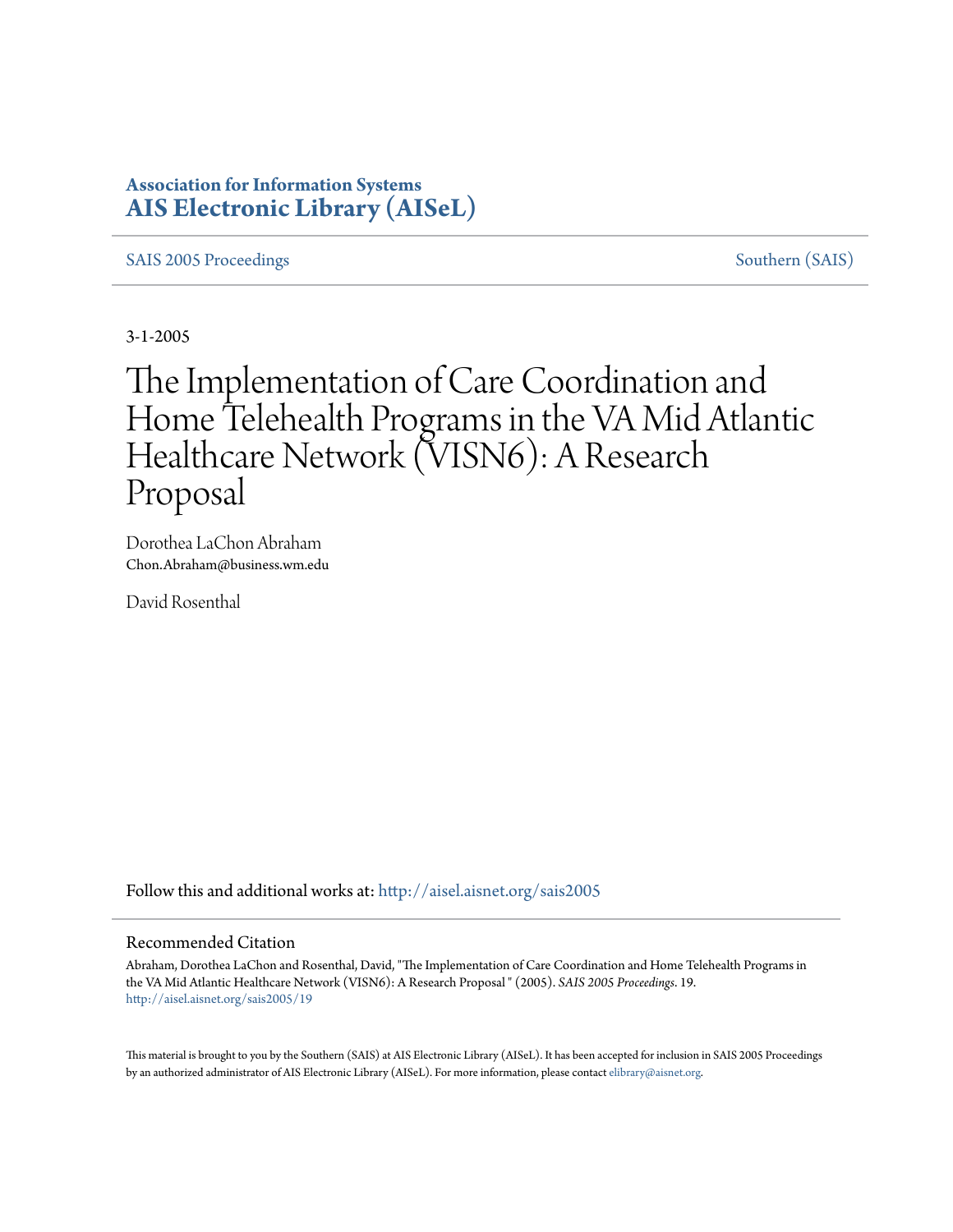## **THE IMPLEMENTATION OF CARE COORDINATION AND HOME TELEHEALTH PROGRAMS IN THE VA MID-ATLANTIC HEALTHCARE NETWORK (VISN 6):**

## **A RESEARCH PROPOSAL**

**Dorothea LaChon Abraham College of William and Mary** Chon.Abraham@business.wm.edu

> **David Rosenthal East Carolina University** rosenthald@mail.ecu.edu

#### **Abstract**

*In this time of war there exists a heightened awareness of doing more with less, and the Veterans Administration (VA) has transformed itself and taken the lead in delivering value-added healthcare utilizing technology solutions in ways that promote patient empowerment, build relationships with providers and ultimately improve clinical care outcomes through telemedicine initiatives. The research proposed here is in the form of a longitudinal case study (i.e., research duration spanning pre and post implementation) examining the home telehealth care project as directed by a northeast VA medical facility that seeks to do the following: (1) during pre and post implementation, chronicle the socio-technical aspects (e.g., degree of task-technology fit, healthcare provider expectations and satisfaction, training, and resistance to change issues), (2) during post implementation, provide empirical analysis for the relationship between use of technologies facilitating home telehealth care for eligible veterans, healthcare provider productivity, cost of service, and patient satisfaction.*

**Keywords**: telemedicine, home care, telehealth technology, Veterans Administration (VA)

#### **Introduction**

The quality of healthcare provided in this country is steadily increasing thanks in part to technological innovations that empower patients and their practitioners in ways that are not only effective, but appear to be grounded in sensibility and efficiency. However, with the average life expectancy now estimated to be approximately 77.2 years (Center for Disease Control and Prevention, 2001), disease prevention and treatment of an ever-increasing geriatric population has become a major agent for change, forcing the healthcare industry to rethink many of its traditional paradigms. Compared to its civilian counterparts, the Veterans Healthcare Administration (VHA), and its many VA hospitals and clinics across this country are openly embracing this paradigm shift.

Robert Roswell, Under Secretary for Health in the Department of Veterans Affairs credits the transformation of the delivery of veteran's healthcare to four major areas of improvement (Roswell, 2003):

> • Cost - delivery of care to America's veterans has shifted from inpatient to outpatient, resulting in a 24 percent decrease in the cost of care per veteran.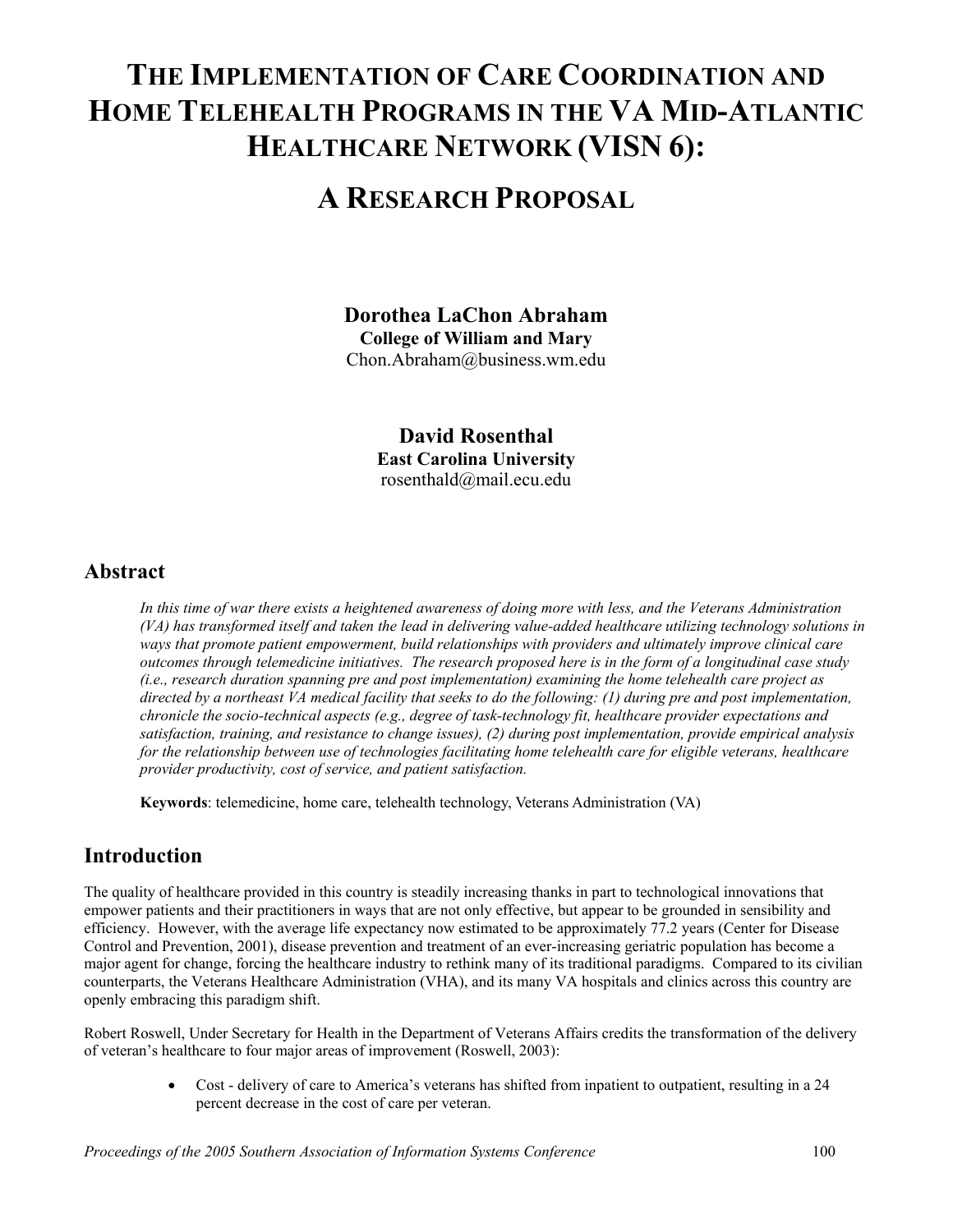- Access The role of the VA has changed from a provider of catastrophic, last resort healthcare, to that of primary care provider for all veterans enrolled in the VA system.
- Quality VA outcomes have exceeded best-reported performance in 16 of 18 healthcare quality indicators, as compared to data from managed care organizations, population-based surveys, and government sources.
- Patient Satisfaction VA customer satisfaction index scores for pharmacy and inpatient care services have consistently been in the "high" range as measured on the American Customer Satisfaction Index, a crossindustry/government survey of customer satisfaction, used since 1995 to measure how well the veterans' experiences matched their expectations during their last visit to a VA medical center.

Roswell (2003) has also identified three factors as contributing significantly to this transformation: The reorganization of the VHA from a Medical Center focus to that of a Veterans Integrated Service Network (VISN), the shifting of the management emphasis from single medical centers to a collaborative cluster of regional medical centers, and the VHA's excellent information technology platform, which is at the heart of the changes in VA healthcare.

Many of the new healthcare initiatives being put into place by the VA are overseen by the Office of Care Coordination (OCC), which was established in July of 2003 and tasked with creating ways in which technology can be incorporated within the coordination of healthcare services in VISNs to ensure that veterans receive "…the right care at the right place at the right time" (Spotswood, 2004). The OCC emerged out of the need to implement a wider use of new technologies in telehealth such as telemonitors, in-home messaging devices and personal computers, to empower patients, facilitate convenience and improve patient satisfaction (Spotswood).

The VA program that has successfully incorporated telehealth technologies into care coordination programs is the Care Coordination/Home Telehealth (CCHT) project, piloted in Florida's VISN 8 Sunshine Healthcare Network in 2000. The aim of the VISN 8 CCHT project was to use technology to treat and maintain in their homes, veteran patients who suffer from chronic diseases (Spotswood, 2004; Office of Care Coordination, n.d.; Meyer, Cobb, & Ryan, 2002). 2002 outcomes analysis for the Florida CCHT programs showed patient satisfaction rates over 90%, as well as an 88% reduction in nursing home bed days of care, a 63% reduction in VA nursing home admissions, and a 40% reduction in hospital emergency room visits (Office of Care Coordination, n.d.; Meyer, Cobb, & Ryan, 2002).

The CCHT model has been replicated in other service networks, such as VISN 1 (VA New England Healthcare System), VISN 2 (VA Healthcare Network Upstate New York), VISN 11 (Michigan, Indiana, central Illinois and northwest Ohio), and VISN 17 (VA Heart of Texas Healthcare Network (Office of Care Coordination, n.d.). To date all 21 VISNs nationwide have care coordination programs in place, with CCHT projects either in progress or planned for implementation in the near future (Darkins, 2004).

#### *Implementing Telehealth Technologies*

VHA Directive 2002-042 (Department of Veterans Affairs, 2002) outlines the comprehensive requirements for the provision of remote healthcare services to veterans by way of home telehealth programs, and its specific criteria must be followed in conjunction with, or in addition to any other accreditation requirements such as those promulgated by the Joint Commission on the Accreditation of Healthcare Organizations (JCAHO). VHA Directive 2002-042 also states that the delivery of health care services to veterans in their homes, veteran centers, and other non-healthcare settings is only appropriate "…when it enhances patient care, and under circumstances where direct 'hands-on' care is not possible nor a necessary requirement of the patient's treatment and/or care in the judgment of the patient's health care provider" (Department of Veterans Affairs, 2002).

Not every VA patient is an appropriate candidate for home telehealth care. Based upon a inclusion and exclusion criteria, which include a complete review of a patient's medical record and/or consult documentation, he/she may be selected for enrollment into a home telehealth care program, at which time the Care Coordinator will assign technology solutions based on a number of specific criteria outlined in the OCC's Technology Assignment Algorithm including the patient's willingness to participate, specific needs such as functional ability, and cognitive and acuity levels (Gionala, 2004; Office of Care Coordination, 2004).

Technology solutions that may be assigned include monitoring and measurement devices, messaging and measurement devices for disease management, personal computers, videophones, instamatic and/or digital cameras, and telephone/assisted screen phones. The Care Coordinator may authorize a change in technology as a patient's condition warrants.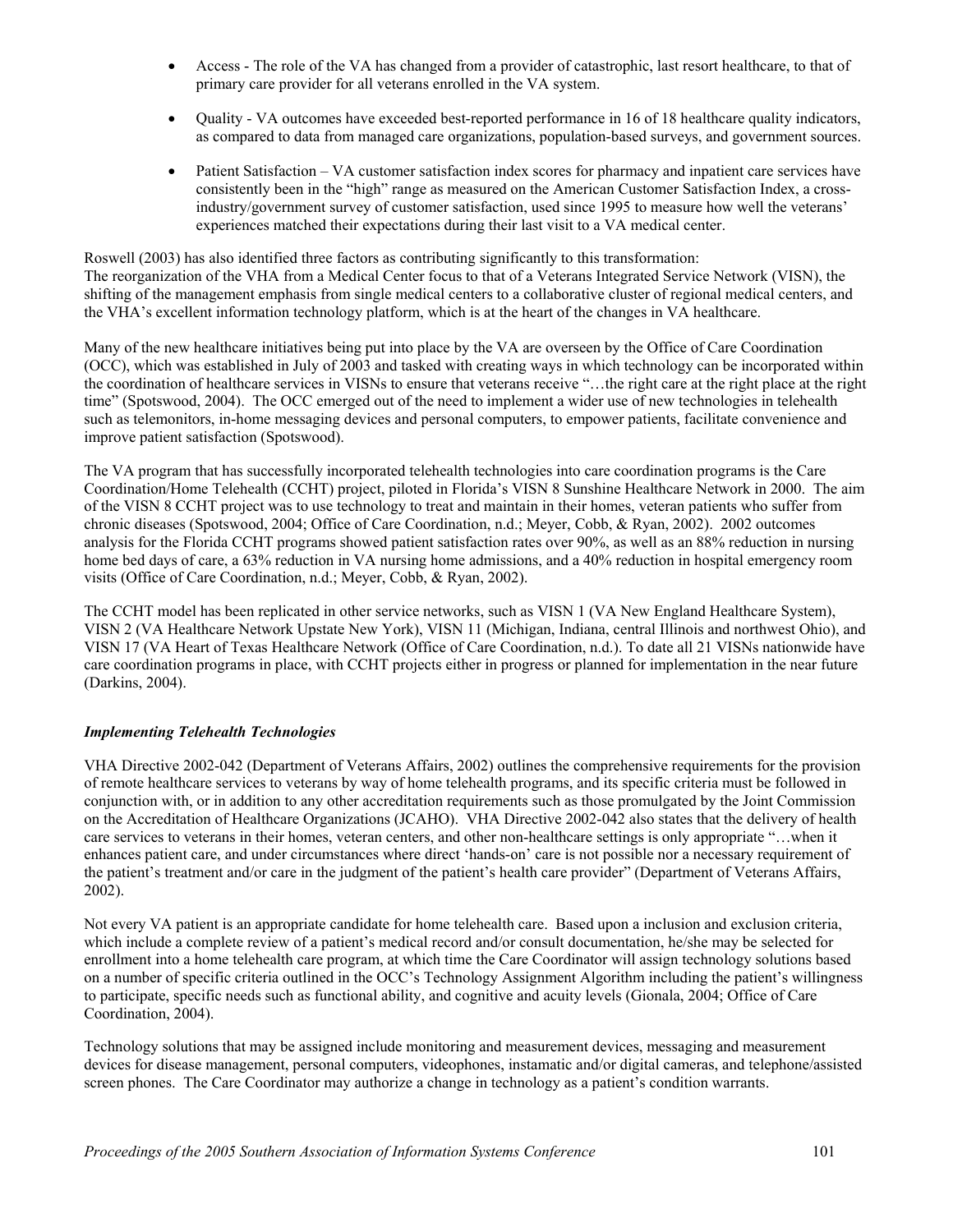According to the VHA Home Telehealth Toolkit (Office of Care Coordination, 2003), "technology should be selected to meet the needs of the target population instead of making the target population fit within the scope of services provided by the technology." Selection of technology for use in home telehealth environments must be made within existing technical support systems, and it is recommended that any products selected should have been vendor and pilot tested within the target population, if possible, to ensure appropriateness of application (Office of Care Coordination, 2003).

In a collaborative effort with the VHA's Prosthetic and Sensory Aids Service Strategic Healthcare Group and VA's National Acquisition Center (NAC), the Office of Care Coordination has created national contracts for the technologies described in the Technology Assignment Algorithm (Office of Care Coordination, 2004), the purposes for which are to ensure that VHA (a) purchases technology to a defined national standard; (b) has a technology inventory that links with VHA's computerized health record; (c) obtains the best value for money when purchasing; and (d) obviates obstructions to program expansion from delays in purchasing technology (Office of Care Coordination, n.d.). Awards for the aforementioned contracts are in varying stages of completion (Office of Care Coordination).

## **Research Opportunity**

The VA has introduced telehealth into the home care setting as a way to meet the healthcare needs of the veteran while overcoming barriers to care such as time and distance, and ultimately enhancing the continuity of care "…by linking health care delivery programs that may span the hospital and the community" (Department of Veterans Affairs, 2002).

The VISN 6 VA Mid-Atlantic Healthcare Network, which incorporates VA facilities in North Carolina, West Virginia and Virginia, has received approval and funding to implement its CCHT program in FY 05. This presents the researchers with an invaluable opportunity to observe and document the implementation of telehealth technologies in the VISN 6 network in the beginning stages and employing empirical analysis post implementation for discerning the relationship between use of the technology and healthcare provider productivity, impact on organizational efficacy issues like cost of service, and patient satisfaction.

## **Literature Review**

The following table summarizes selected studies that contribute to theoretical sensitivity of the researchers conducting this study.

| Author(s)            | <b>Title, Objective and/or Findings</b>                                                                                                                     | <b>Method</b> |
|----------------------|-------------------------------------------------------------------------------------------------------------------------------------------------------------|---------------|
| Chau and Hu,<br>2004 | "Technology implementation for telemedicine programs."                                                                                                      | Case Study    |
|                      | Findings: Telemedicine is a promising technology-enabled solution for long-                                                                                 |               |
|                      | standing problems in health care, including service accessibility, quality,                                                                                 |               |
|                      | costs, and resource allocation. The technology implementation of a Hong                                                                                     |               |
|                      | Kong-based telemedicine program is discussed.                                                                                                               |               |
| Whitten,             | "A multi-phase telepsychiatry program in Michigan: organizational factors                                                                                   | Mixed methods |
| Kuwahara,<br>2004    | affecting utilization and user perceptions."                                                                                                                |               |
|                      | Findings: The role of organizational issues in the success of the program was                                                                               |               |
|                      | examined through patient interviews, provider interviews, patient and                                                                                       |               |
|                      | provider pre- and post-project focus groups, and service documents.                                                                                         |               |
|                      | Utilization data were obtained from activity logs and patient charts. During                                                                                |               |
|                      | the study, 297 clients received 578 teleconsultations. Almost 97% of the                                                                                    |               |
|                      | telepsychiatry visits were scheduled. Telemedicine usage varied between the                                                                                 |               |
|                      | four project phases. The reasons for its variation in use included provider                                                                                 |               |
|                      | roles, existing organizational strategic goals and resources, the inherent<br>organizational culture and quirks, and leadership and managerial factors. The |               |
|                      | major difficulties stemmed from the providers and the organization itself.                                                                                  |               |
| A.I.MONRAD,          | "Organizing for remote consultations in health care - the production                                                                                        | Case Study    |
| 2003                 | process."                                                                                                                                                   |               |
|                      |                                                                                                                                                             |               |

#### **Table 1. Selected Studies**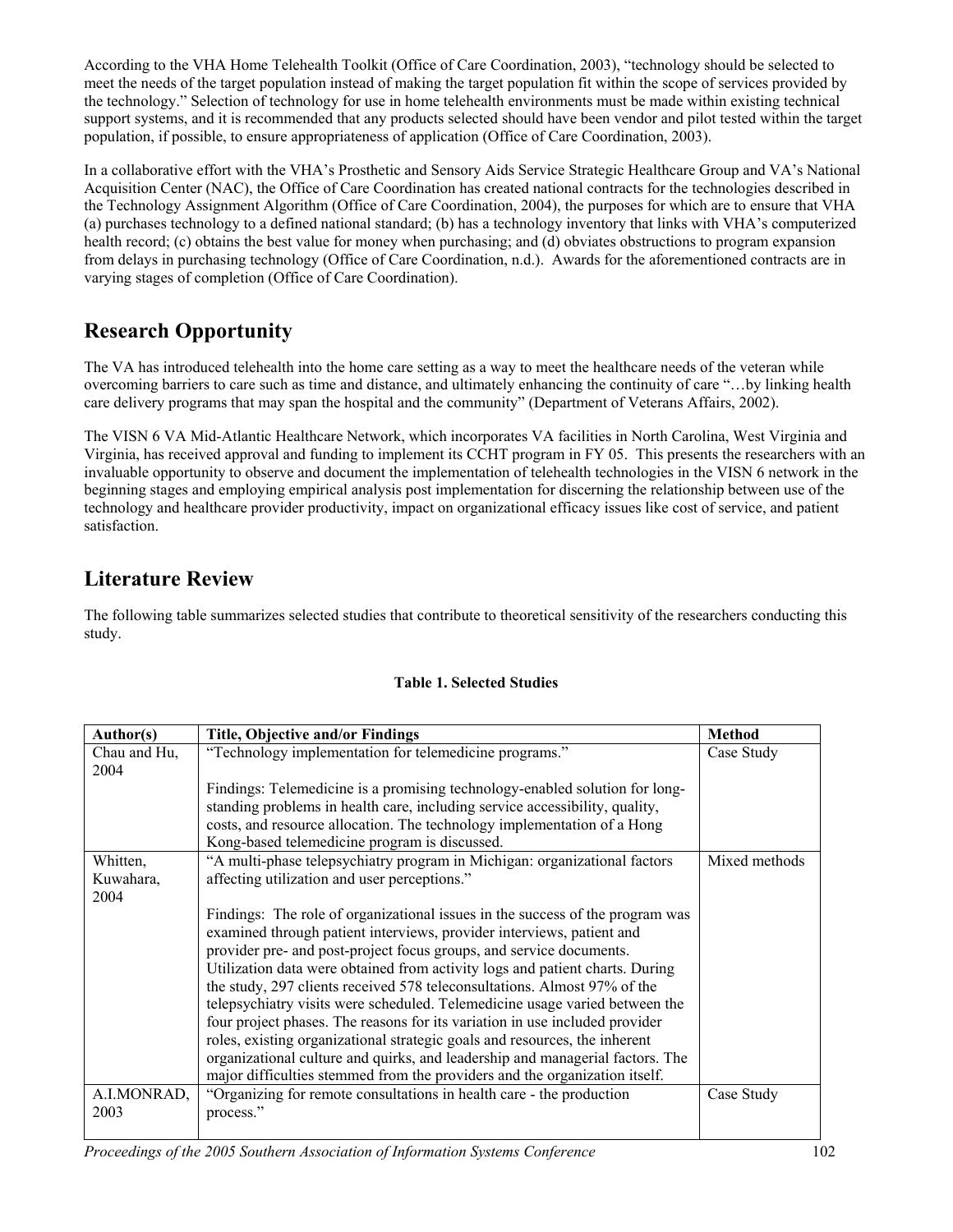|               | Findings: To obtain information on the little analysed production process of<br>remote consultations, qualitative interviews were performed with 30 persons    |            |
|---------------|----------------------------------------------------------------------------------------------------------------------------------------------------------------|------------|
|               | working in tele-dermatology, tele-psychiatry, a tele-pathology frozen-section                                                                                  |            |
|               | service, and tele-otolaryngology. The results show that managers in                                                                                            |            |
|               | organizations planning telemedicine activity do not need to prepare the<br>personnel by organizing communication on goal formulation and content for           |            |
|               | the remote consultations. For the single health care worker a remote                                                                                           |            |
|               | consultation does not require more preparation than an ordinary consultation.                                                                                  |            |
|               | The variation in type of images seen on the screen here does not seem to play                                                                                  |            |
|               | a major role. Evaluation of each step mainly shows that the production                                                                                         |            |
|               | process of remote consultations functions well. The most frequently                                                                                            |            |
|               | mentioned problems are technical problems (which should not be<br>exaggerated), but other problems also exist. Proposals for improvements                      |            |
|               | were given, such as wishing that a technician was available, and improved                                                                                      |            |
|               | booking systems. The main conclusion is that no major reorganization seems                                                                                     |            |
|               | to be necessary for the production process of remote consultations.                                                                                            |            |
| Garfield and  | "Four Case Studies in State Telemedicine Initiatives," Garfield, Monica J.,                                                                                    | Case Study |
| Watson, 2003  | Watson, Richard. Telemedicine Journal and e-Health, vol. 9, no. 2, 197,<br>2003.                                                                               |            |
|               |                                                                                                                                                                |            |
|               | Findings: The state needs to aid healthcare facilities in gaining access to a                                                                                  |            |
|               | low cost, high-quality telecommunications infrastructure. Telemedicine for                                                                                     |            |
|               | correctional facilities is typically effective but not always comparable to                                                                                    |            |
|               | other environments. A network of site champions in conjunction with a<br>system-wide champion is essential. User buy-in is created by linking the              |            |
|               | system to a business plan and by making the system easy to use (convenient,                                                                                    |            |
|               | reliable, etc.). Competition reduces the desire to collaborate with other                                                                                      |            |
|               | facilities on a telemedicine project and also inhibits the sharing of                                                                                          |            |
|               | knowledge. The state can facilitate the use of telemedicine but may no                                                                                         |            |
|               | longer be successful in establishing a statewide program, if the healthcare                                                                                    |            |
|               | facilities in the state have a vested interest in their own in house system.<br>Financial support for a telemedicine system can increase its chances of        |            |
|               | becoming successful.                                                                                                                                           |            |
| Billingsley,  | "The Development of a Telemedical Cancer Center within the Veterans                                                                                            | Survey     |
| et.al, 2002   | Affairs Health Care System: A Report of Preliminary Clinical Results."                                                                                         |            |
|               | Findings: The telemedical outreach effort functions through the use of a                                                                                       |            |
|               | multidisciplinary telemedicine tumor board. The tumor board serves patients                                                                                    |            |
|               | in outlying facilities by providing comprehensive, multidisciplinary                                                                                           |            |
|               | consultation for the complete range of malignancies. 85 patients have been                                                                                     |            |
|               | evaluated in the telemedicine tumor board. Sixty-two percent of the patients<br>were treated at their closest facility; 38% were referred to the cancer center |            |
|               | for treatment and/or additional diagnostic studies. The patients' diagnoses                                                                                    |            |
|               | included the entire clinical spectrum of malignant disease. Preliminary                                                                                        |            |
|               | clinical results demonstrate the program is feasible and it improves access to                                                                                 |            |
|               | multidisciplinary cancer care. Potential benefits include improved referral                                                                                    |            |
| Hu, Chau,     | coordination and minimization of patient travel and treatment delays.<br>"Adoption of Telemedicine Technology by Health Care Organizations: An                 | Survey     |
| Sheng, 2002   | Exploratory Study."                                                                                                                                            |            |
|               |                                                                                                                                                                |            |
|               | Findings: Developed a research model for technology adoption and                                                                                               |            |
|               | empirically evaluated it in a survey study that involved most of the public                                                                                    |            |
|               | health care organizations in Hong Kong. Results from our exploratory study                                                                                     |            |
|               | suggest that the model exhibits reasonable significance and explanatory<br>utility to differentiate between adopting and non-adopting organizations            |            |
| Loane; R      | "A review of guidelines and standards for telemedicine."                                                                                                       | Conceptual |
| Wootton, 2002 |                                                                                                                                                                |            |
|               | Findings: Three types of guidelines were identified, namely clinical,                                                                                          |            |
|               | operational and technical. Clinical guidelines included those for<br>teleradiology, telepsychiatry, home telenursing, minor injuries telemedicine,             |            |
|               |                                                                                                                                                                |            |

*Proceedings of the 2005 Southern Association of Information Systems Conference* 103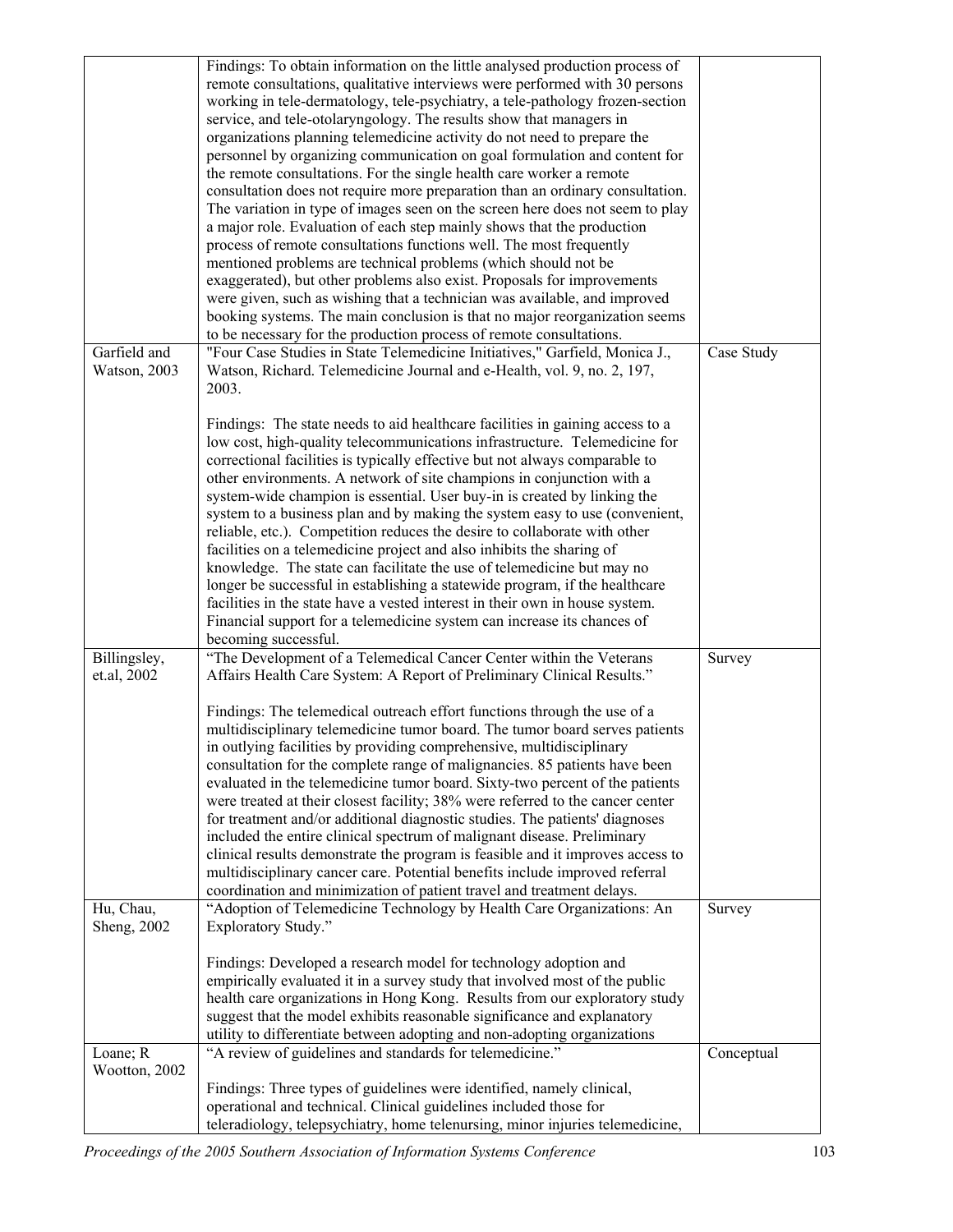|                 | surgical telemedicine, teledermatology and telepathology. Operational                                                                                        |               |
|-----------------|--------------------------------------------------------------------------------------------------------------------------------------------------------------|---------------|
|                 | guidelines included those for email communication, Internet access and                                                                                       |               |
|                 | videoconferencing. Technical guidelines included those from the American                                                                                     |               |
|                 | Telemedicine Association and the US Office for the Advancement of<br>Telehealth. The main standards relevant to telemedicine include those of the            |               |
|                 | International Telecommunication Union and the DICOM standard. The                                                                                            |               |
|                 | scarcity of guidelines and standards suggests that telemedicine is not yet near                                                                              |               |
|                 | to routine use. If an international telemedicine organization were to take                                                                                   |               |
|                 | responsibility for defining guidelines, under the direction of clinicians with                                                                               |               |
|                 | appropriate telemedicine experience, this might speed up their development.                                                                                  |               |
| Sjogren, et.al, | "The potential of telemedicine: barriers, incentives and possibilities in the                                                                                | Case Study    |
| 2001            | implementation phase."                                                                                                                                       |               |
|                 |                                                                                                                                                              |               |
|                 | Findings: Between 1998 and 1999, the Swedish Institute for Health Services                                                                                   |               |
|                 | Development evaluated three applications in which specialist competence                                                                                      |               |
|                 | was being accessed via telemedicine. The results indicated that these kinds of                                                                               |               |
|                 | application can be cost-effective in an organization well adapted to new                                                                                     |               |
|                 | technology and that telemedicine can improve continuity of care for patients.                                                                                |               |
|                 | However, the new technology was seldom supported by the old organization                                                                                     |               |
|                 | and better education and technical support are needed. The interviewees<br>agreed that telemedicine was likely to affect the whole structure of health-      |               |
|                 | care. Peripheral competence was expected to increase and referral patterns to                                                                                |               |
|                 | change, as well as the functions of the personnel and the hospitals. New                                                                                     |               |
|                 | working conditions and methods of work were expected to be made possible                                                                                     |               |
|                 | by telemedicine and health-care was expected to become more process                                                                                          |               |
|                 | oriented, partly because patients are likely to be more demanding and better                                                                                 |               |
|                 | informed. To be able to utilize this potential, health-care managers will have                                                                               |               |
|                 | to show more interest in and commitment to telemedicine. Old organizational                                                                                  |               |
|                 | patterns must be called into question and be developed along with                                                                                            |               |
|                 | information technology and telemedicine. It is also important to give priority                                                                               |               |
|                 |                                                                                                                                                              |               |
|                 | to training in telemedicine for physicians and nurses.                                                                                                       |               |
| Paul, et.al,    | "Technology implementation for telemedicine programs."                                                                                                       | Mixed Methods |
| 1999            |                                                                                                                                                              |               |
|                 | Findings: Telemedicine has the potential to increase the quality and access to                                                                               |               |
|                 | health care and to lower costs. This growth of telemedicine installations is                                                                                 |               |
|                 | occurring even as the utilization rates for installed telemedicine projects are                                                                              |               |
|                 | falling well below expectations. Drawing on data collected from three                                                                                        |               |
|                 | operational telemedicine projects involving different clinical telemedicine                                                                                  |               |
|                 | applications, we examine how the technological barriers to telemedicine are                                                                                  |               |
|                 | impacting telemedicine utilization rates. Addressing technological barriers is<br>a necessary but not sufficient condition if telemedicine is to fulfill its |               |
|                 | promise, and it is predominantly only after such barriers are addressed that                                                                                 |               |
|                 | the other barriers - professional, legal, and financial - come to the fore. Our                                                                              |               |
|                 | findings support end-user and technical training as major barriers but do not                                                                                |               |
|                 | support the quality of the video, system reliability, or the perceived                                                                                       |               |
|                 | inconvenience for physicians to use the equipment as barriers to                                                                                             |               |
|                 | telemedicine. The mismatch between the sophistication of the technology and                                                                                  |               |
|                 | end-user requirements for clinical activities and patient confidentiality and                                                                                |               |
|                 | privacy issues were supported as barriers, but how they impacted                                                                                             |               |
|                 | telemedicine utilization was different than expected. Finally, unsatisfactory                                                                                |               |
|                 | sound quality of the telemedicine equipment was identified as a frequent and                                                                                 |               |
|                 | unexpected barrier to telemedicine utilization rates.                                                                                                        |               |
| Sykes and       | "Telemedicine, Hospital Viability, and Community Embeddedness: A Case                                                                                        | Case Study    |
| McIntosh,       | Study."                                                                                                                                                      |               |
| 1999            |                                                                                                                                                              |               |
|                 | Findings: This article presents a case study of one hospital's attempt to<br>remain viable through the adoption of telemedicine. Through a 17-year           |               |
|                 | analysis of local hospital-related news reports, it is argued that a hospital's                                                                              |               |
|                 | relationship to the local community can affect the success and potential of                                                                                  |               |

*Proceedings of the 2005 Southern Association of Information Systems Conference* 104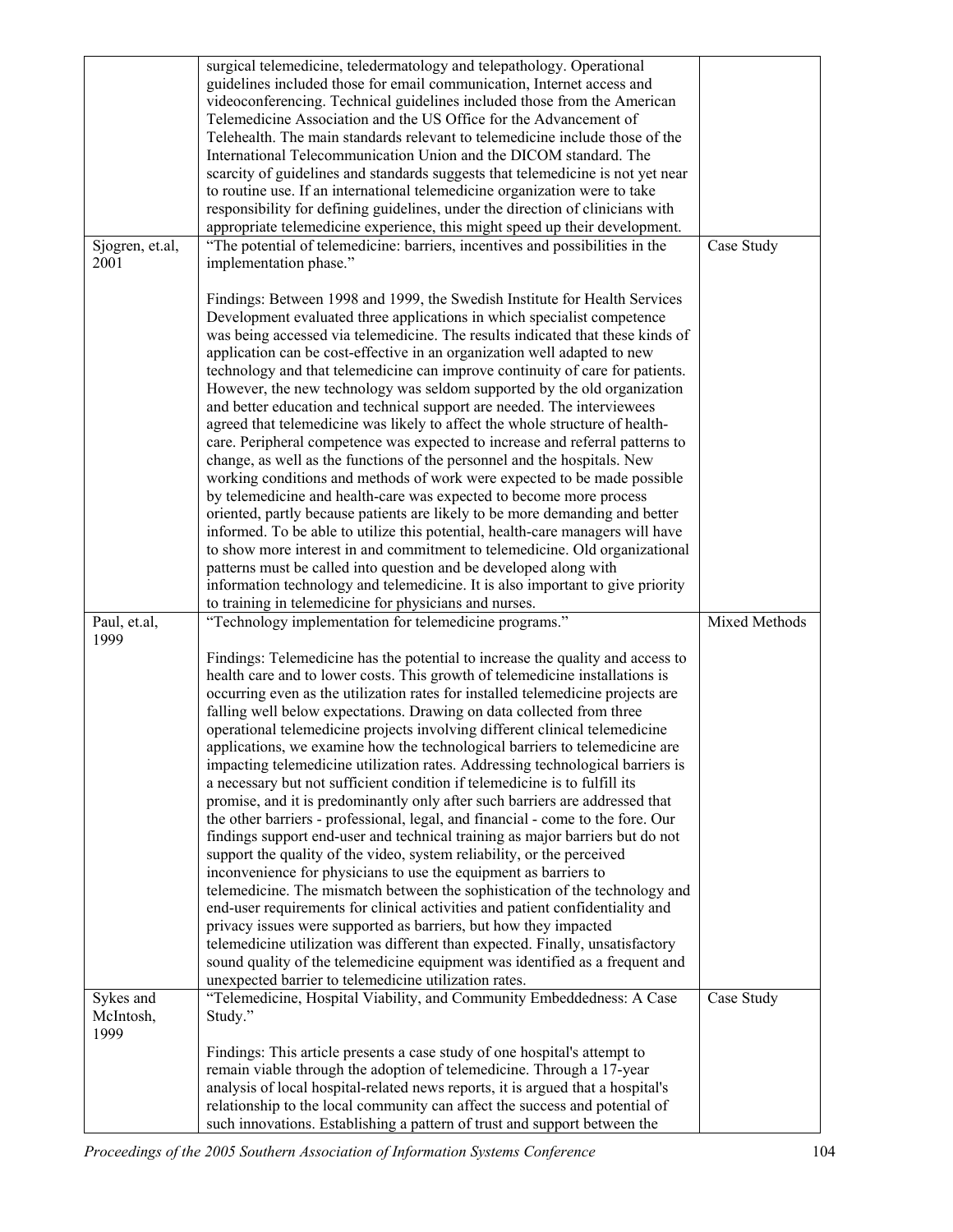| local community and hospital is found to be of utmost importance in |  |
|---------------------------------------------------------------------|--|
| increasing hospital viability.                                      |  |

## **Research Methodology**

We propose a case study of the implementation of the VISN 6 network that will use the following qualitative and quantitative data collection methods:

- **Audio Recorded In-depth Face-to-Face Interviews** 1 to 1.5 hours either with individual stakeholders of the technology or small (3 to 5 personnel) focus groups. Stakeholders include telemedicine personnel involved with the home care project, nurses, doctors, and departmental/hospital administrators who are cognizant of the efficacy impacts of home telehealth care.
- **Observation** At the discretion of the organization to dictate when and where first hand observations of actual technology usage will be undertaken at the clinical sites managing the home care technologies.
- **Supplemental Documents Analysis** At the discretion of the organization to provide documents related to metrics (quantitative or qualitative) performed by the organization to assess aspects of the implementation process.
- **Survey**  Used to collect data for quantitative analysis for assessing the impact of home care on organizational and individual efficacy and patient satisfaction.
- **Expected Start and End Dates** A detailed research schedule outlining potential interviews and times based on the availability of the participants will be developed within two weeks of the acceptance of this proposal. At this point, completion of this research is expected to be within one year after full implementation of a representative sample of the clinics/sites managing home telehealth care patients in VISN 6.

### **Conclusion**

We hope to use the results of this study to validate the VA's model of care coordination and home telehealth implementation and provide other VISN's with valuable information for their future planning and implementation efforts regarding sociotechnical related issues, healthcare provider productivity, cost to service, and patient satisfaction. We also intend for this research to inform private sector healthcare organizations about the benefits and impediments to be aware of during pre and post implementation of home telehealth care technologies. From an academic standpoint, we hope to add to the body of knowledge concerning socio-technical aspects implementation in a multi-stakeholder setting.

### **References**

- A.I MONRAD (2003) Organizing for remote consultations in health care the production process. *Behavior and Information Technology*. 22(2) 91-101.
- Billingsley, G., Schwartz, K., Lentz, S., Vallieres, E., Montgomery R., Schubach, W., Penson, D., Yueh B., Chansky, H., Zink, C., Parayno, D., and G. Starkebaum (2002) The Development of a Telemedical Cancer Center within the Veterans Affairs Health Care System: A Report of Preliminary Clinical Results. *Telemedicine Journal and e-Health*. 8(1), 123-131.
- Center for Disease Control and Prevention, (2001) Fast Stats A to Z." Available on the World Wide Web: <http://www.cdc.gov/nchs/fastats/lifexpec.htm>Accessed on November 15, 2004.
- Chau, P. and J. Hu (2004) Technology implementation for telemedicine programs. *Communications of the ACM*, 47(2), 87- 93.
- Darkins, A. (2004) Personal Communication via e-mail; received on November 12, 2004.